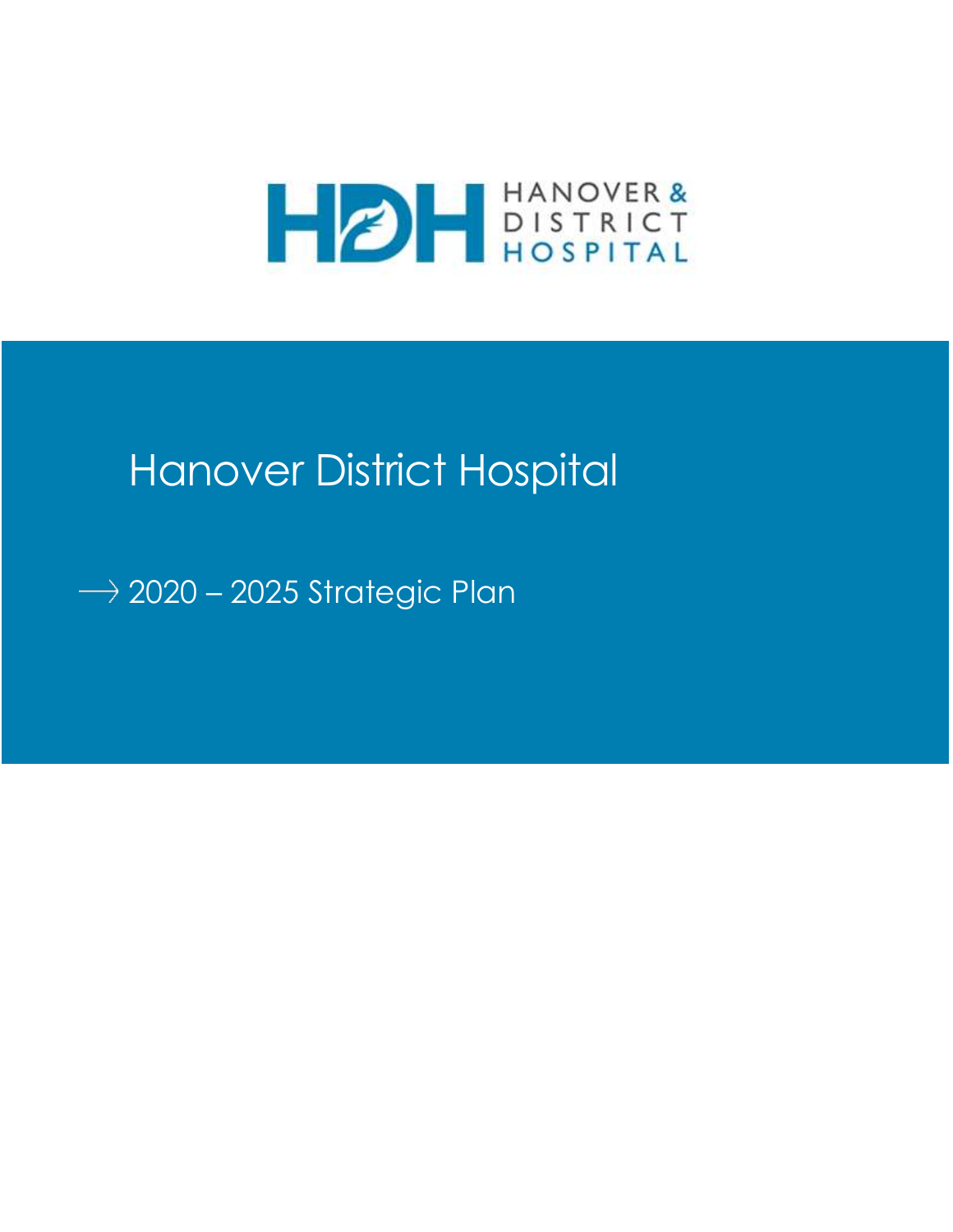# **Our New Strategic Plan MISSION**

**Providing Exceptional Care** 



## **ENABLERS**

Communicate . Educate . Lead . Innovate . Advocate

## **VALUES** Integrity . Compassion . Collaboration

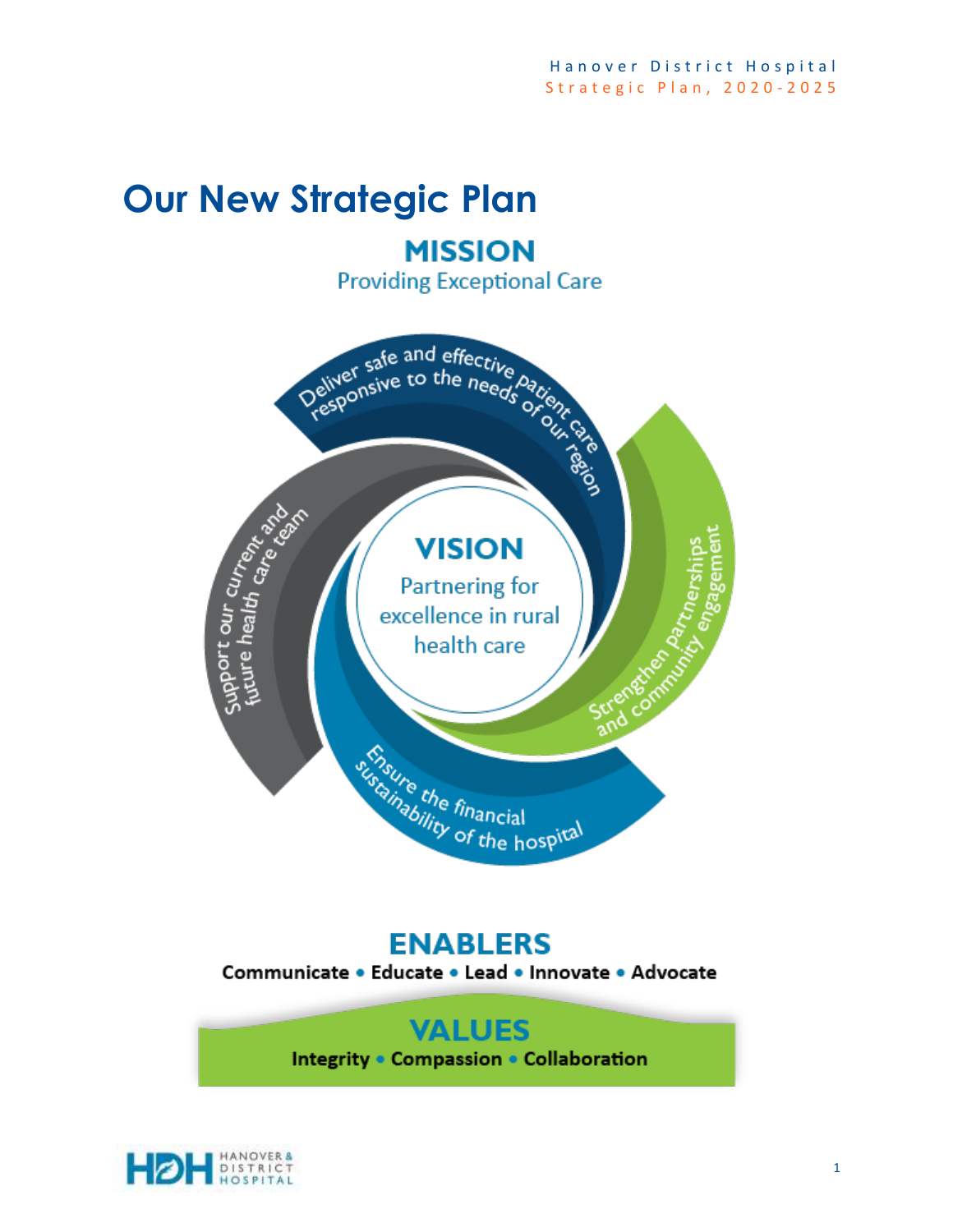

#### Vision

## *Partnering for Excellence in Rural Health Care*

Our vision speaks to our desire to provide exceptional care for our patients and their families. Our vision also depicts our commitment to partnering with other health service providers in the Grey Bruce area to ensure that patients receive the care they need and deserve.

We will focus on strengthening relationships with health care providers in our immediate and surrounding community as well as with patients and their families to ensure we are providing care that is responsive to and addresses the needs of the community.



## Mission

## *Providing Exceptional Care*

Providing patients and their families with the best possible care is what our staff and physicians strive to do each and every day.



#### Values

Our values represent the culture, norms, and attitudes that we want to see reflected throughout the hospital. We want our staff and physicians to:

- Act in an honest and truthful manner.
- Express empathy and understanding.
- Work together in a respectful and creative manner.

These values drive everything they do, both with each other as staff and physicians of the hospital, as well as when interacting with our patients and their families.



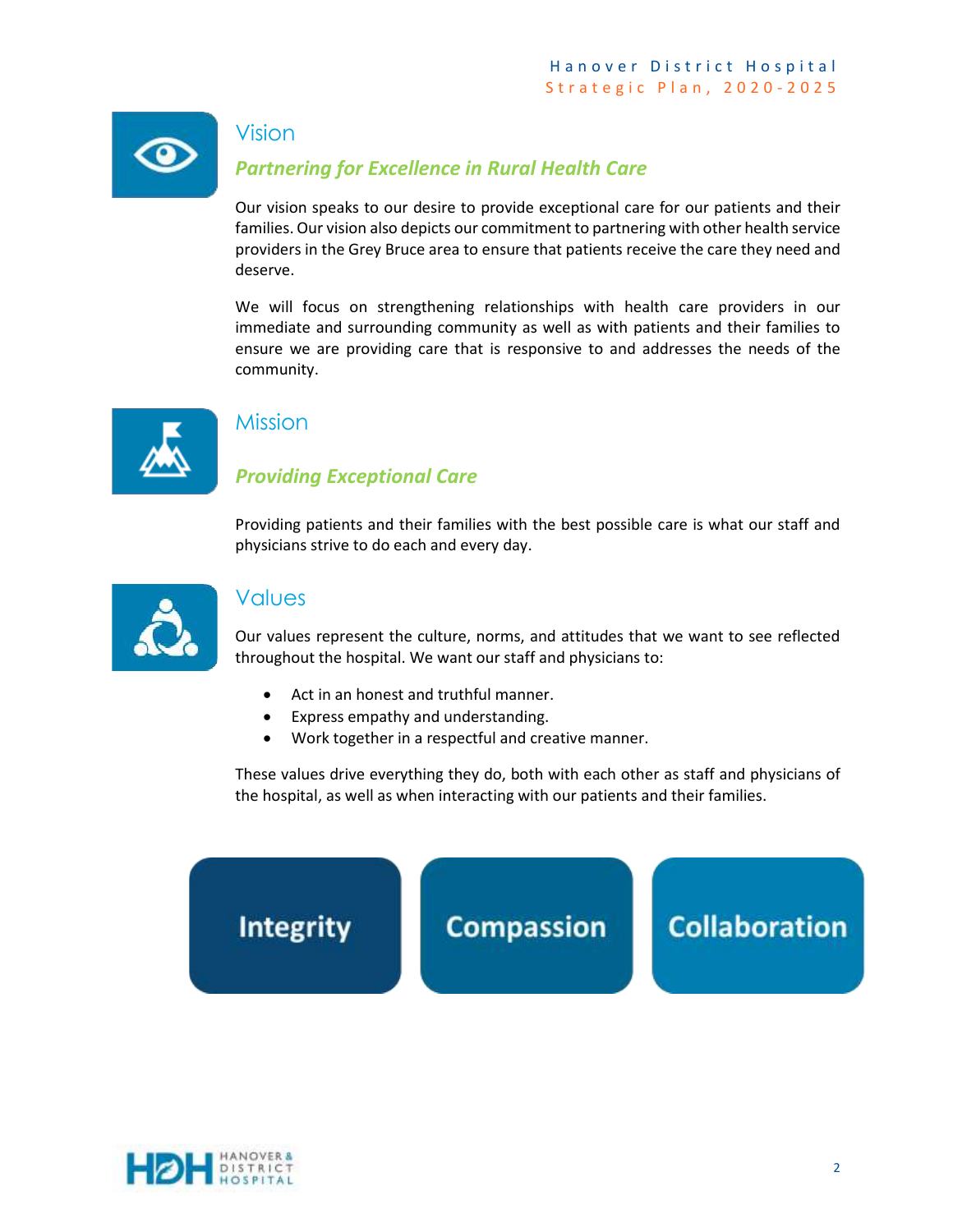

## Strategic Directions

## *Deliver safe and effective patient care responsive to the needs of our region*

Providing excellent care to patients is at the core of everything we do. We must stay apprised of the changing needs in our community and ensure our services are adaptable to meet patients' current and future needs.

For HDH, delivering safe and effective patient care means:

- o **We will** deliver high-quality care.
- o **We will** provide a safe physical environment for our patients and staff.
- o **We will** use technology and update equipment proactively.
- o **We will** work with others to help our patients navigate the health care system.

#### *Strengthen partnerships and community engagement*

For HDH to be successful, it is critical that we are open to working together and collaborating with other health care providers as well as our patients. We must work to eliminate the silos which currently exist in the Grey Bruce area and improve coordination and communication.

For HDH, strengthening partnerships and community engagement means:

- o **We will** treat patients as partners and involve them in hospital planning.
- o **We will** communicate and promote the health care services available to patients and residents.
- o **We will** pursue and maintain partnerships with other health care providers to enhance patient care.
- o **We will** engage with our community to improve health outcomes, and be responsive to emerging needs.

#### *Ensure the financial sustainability of the hospital*

HDH prides itself on our track record of solid financial status and we will work to continue this recognition moving forward.

For HDH, ensuring the financial sustainability of the hospital means:

- o **We will** advance our strategic priorities in a financially responsible way.
- o **We will** explore revenue opportunities, funding and operational efficiencies.
- o **We will** invest in equipment and infrastructure.
- o **We will** pursue partnerships to make the best use of resources.